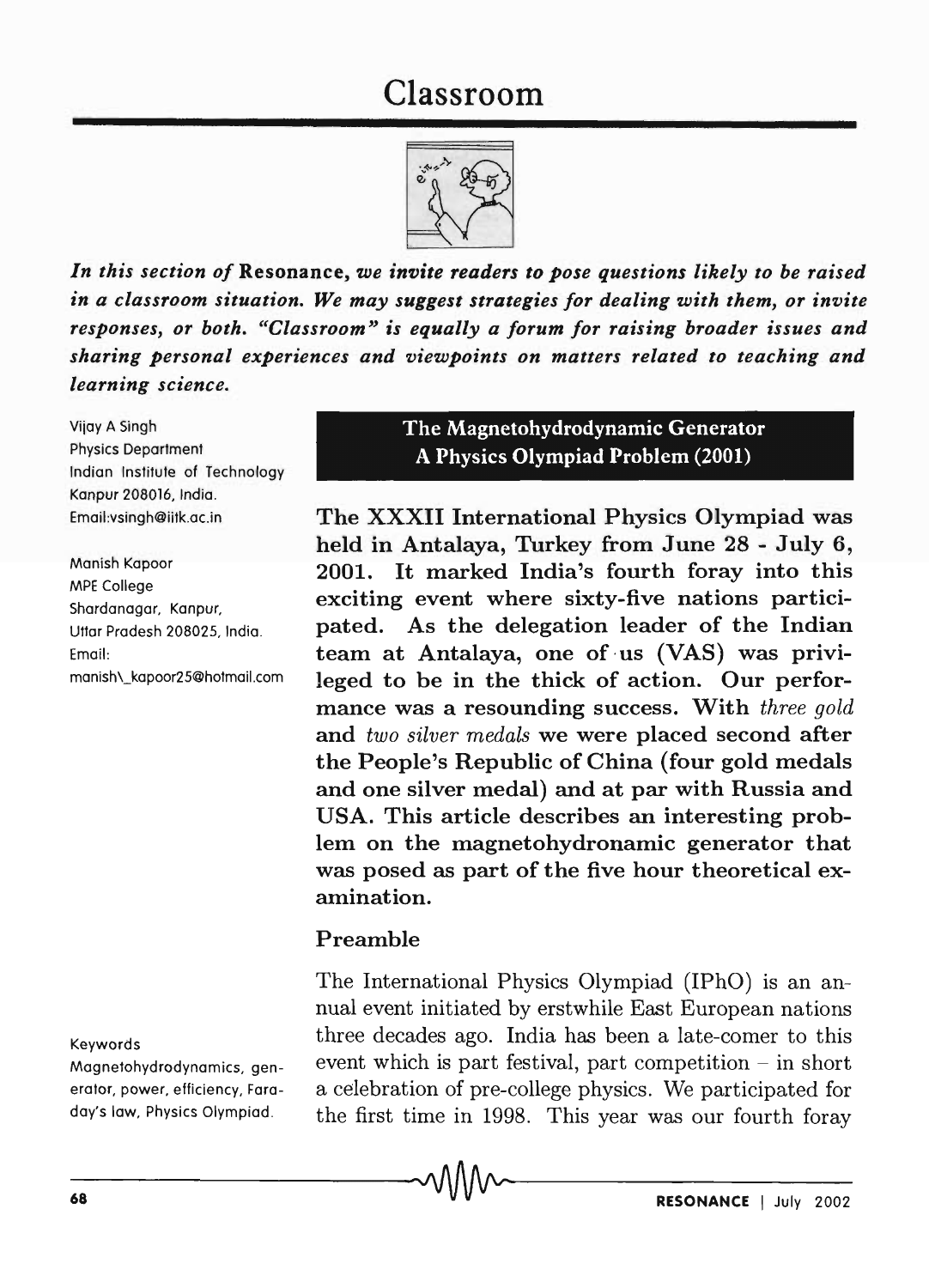into this exciting event. One of us (Vijay A Singh) was the delegation leader of the Indian team consisting of five pre-college (Standard XII) students which participated in the XXXII International Physics Olympiad at Antalaya, Turkey from June 28 to July 6,2001. We participated in the training and selection of our team, gave tips and advice to them in Turkey, and shared the agony and the eventual ecstasy during the prize-distribution ceremony. In short, we were privileged to be in the thick of events.

The road to the Physics Olympiad is indicated in *Table* 1. Our intense involvement begins in May when we run the International Physics Olympiad Training Camp (IPhOTC) in the Homi Bhabha Center for Science Education (HBCSE), Mumbai. One of us (Vijay A Singh) was the Academic Co-ordinator of the Theory Part of the training camp. It is perhaps fair to say that at least a dozen of us have to make do with four hours of sleep a day for the next two months. We had a difficult time selecting the chosen five students from the thirty-two who were present at the camp. This done, we conducted a pre-departure training (PDT) for the five students before flying to Antalya for the IPhO. More details of the procedure, preparation and strategy can be found elsewhere [1-3].

The examinations consist of two components: experiment and theory. Each component is of five hours duration. The theory component consists of three questions

**Table 1. The road to the Physics Olympiad.**  The acronyms (NSEP, tAPT, etc.) are explained separately in the text.

| $\#$ | Exam          | Duration  | Date      | Participants | Assoc.         |
|------|---------------|-----------|-----------|--------------|----------------|
| 1.   | <b>NSEP</b>   | $2.5$ hrs | Nov./Dec. | > 25,000     | <b>IAPT</b>    |
| 2.   | <b>INPhO</b>  | 8 hrs.    | Jan. end  | 200          | $IAPT + HBCSE$ |
| 3.   | <b>IPhOTC</b> | 3 weeks   | May-June  | 35           | <b>HBCSE</b>   |
| 4.   | IPhO-PDT      | 1 week    | June      | 5            | <b>HBCSE</b>   |
| 5.   | <b>IPhO</b>   | $10$ hrs. | July      | > 300        | Intnl.         |
|      |               | 10 days   |           |              | location!      |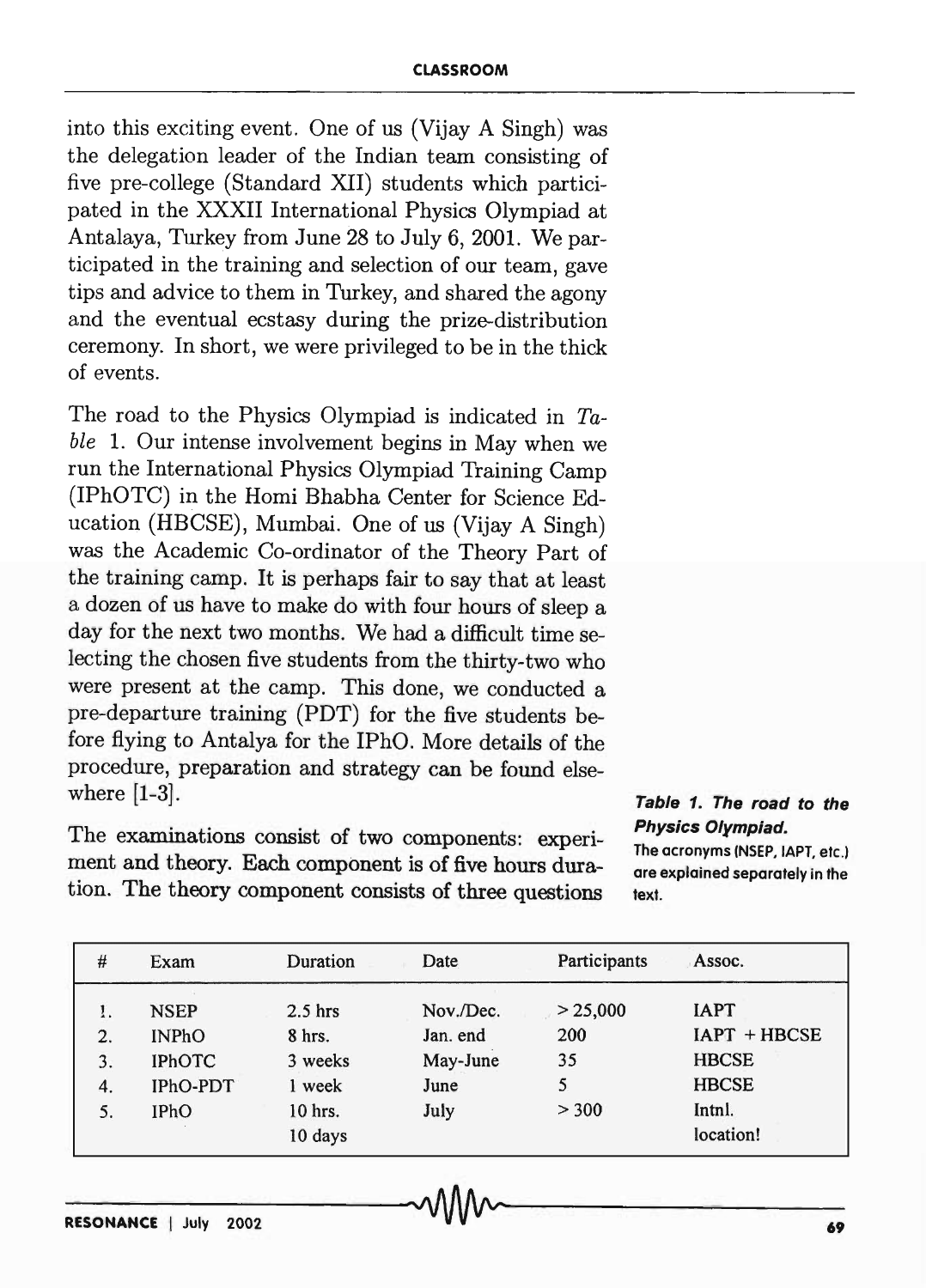| #  | Name                 | Place     | Points   | Medal  |
|----|----------------------|-----------|----------|--------|
|    | <b>NANDAN DIXIT</b>  | Mumbai    | 45.8/50  | Gold   |
| 2. | PARAG AGRAWAL        | Mumbai    | 43.5/50  | Gold   |
| 3. | <b>ARVIND T</b>      | Chennai   | 42.2/50  | Gold   |
| 4. | <b>NARESH SATYAN</b> | Bangalore | 41.85/50 | Silver |
| 5. | <b>VIJAY KUMAR S</b> | Bangalore | 40.3/50  | Silver |

Table 2. Results of the XXXII International Physics Olympiad.

Prof. Vijay A Singh, IIT-KanpurandProf. DA Desai, Ruparel College, Mumbai were the two leaders of the Indian team. Note that Naresh Satyan missed the gold by only 0.15 pointsl

each of ten points. The experimental component carries a weight age of 20 points. As mentioned above, our efforts were met with a good degree of success. With three gold medals and two silver medals we were placed second, just behind the People's Republic of China (four gold medals and one silver medal) and at par with Russia and USA. However, there was some heartbreak too (see *Table 2*). Naresh Satyan missed the gold by only 0.15 points! If only we could have bridged this narrowest of gaps we would have qualified for the top ranking alongside China. Sixty-five nations participated in this event.

The current article describes one of the challenging theoretical problems posed in the XXXII International Physics Olympiad and its solution. The problem is presented in a modified form to make it suitable for presentation in article form.

# The Magnetohydrodynamic Generator: the Problem

A horizontal rectangular insulating pipe of width  $w$  and height  $h$ , which closes upon itself, is filled with liquid metal such as mercury or liquid sodium of resistivity  $\rho$ . An overpressure  $P$  is produced by a turbine which drives this fluid with constant speed  $v_0$ . The two opposite vertical walls of a section of the pipe with length L are made of copper. The copper walls are electrically shorted externally and a uniform magnetic field of magnitude B is applied vertically upward only to this section. The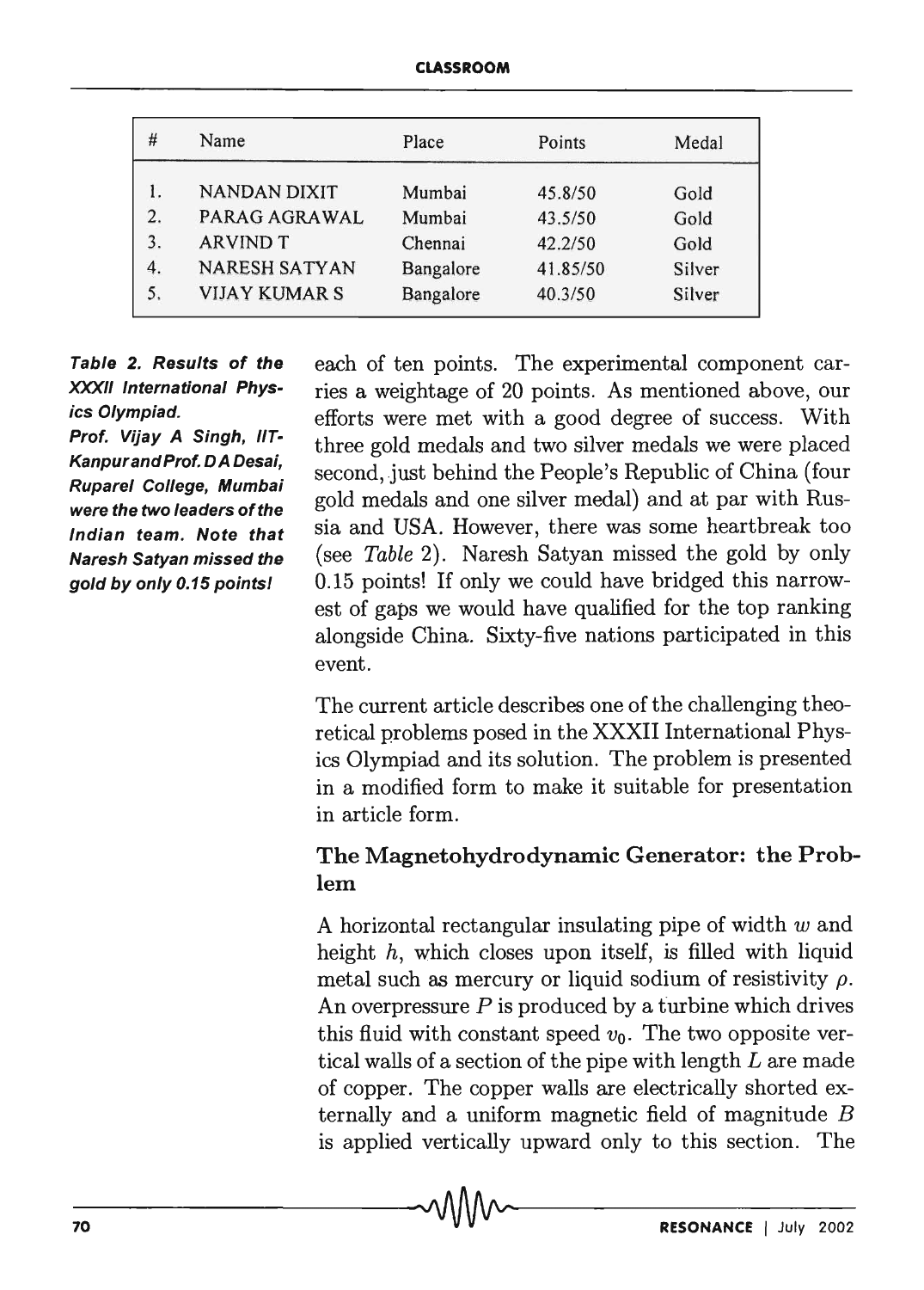

set-up is illustrated in *Figure* 1, with the axes *x, y,* and *z* as indicated.

The motion of a real fluid is very complicated. To simplify the situation we assume the following:

- Although the fluid is viscous, its speed is uniform over the entire cross-section.
- The speed of the fluid is always proportional to the net external force acting upon it.
- The fluid is incompressible.
- 1. Find the force acting on the fluid due to the magnetic field (in terms of  $L, B, h, w, \rho$  and the new speed  $v$ ).
- 2. Derive an expression for the new speed  $v$  of the fluid (in terms of  $v_0$ , P, L, B and  $\rho$ ) after the magnetic field is applied.
- 3. Derive an expression for the additional power that must be supplied by the turbine to increase the speed to its orignal value  $v_0$ .
- 4. Instead of shorting the copper walls, we connect them with a load resistance  $R_L$ . *Such a set-up represents a magnetohydrodynamic (MHD) generator in idealized form.* Derive the modified expressions for the parts  $(1)$ ,  $(2)$ , and  $(3)$ .
- 5. Derive an expression for the efficiency of the MHD generator. For what value of the load  $R_L$  is it a maximum?

Figure 1. The MHO generator consists in its idealized form of a horizontal rectangular pipe. A liquid metal (say mercury or sodium) is driven along its length by a turbine (not shown). The broad arrows at the two ends indicate that the pipe closes upon itself. A uniform magnetic field B extends over a section L, and the two copper plates placed on vertically facing walls are electrically shorted across CD. In laterparts of the problem a load resistance  $R_i$  is inserted between CD.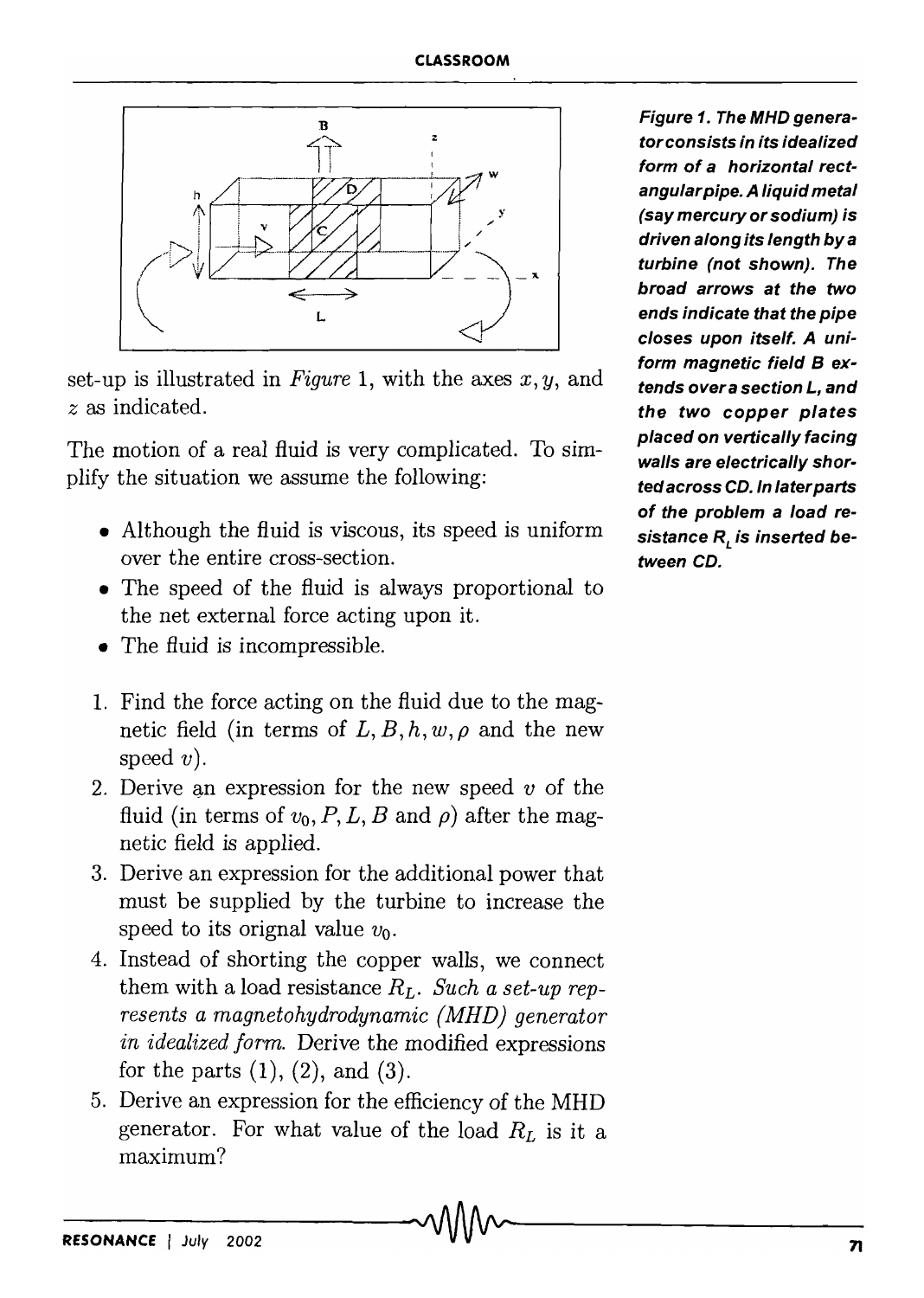# The Magnetohydrodynamic Generator: the Solution

1. Let the speed of a fluid particle passing through the section be *v*. From Faraday's law of induction the induced electromotive force (emf) across the copper walls will be  $\epsilon = Bvw$  (see *Figure 1*). The section of the fluid across *L* will impart resistance to the electrically shorted circuit. Using Ohm's Law the induced current will become  $Bv h L/\rho$ . This current will produce a Lorentz force on the fluid in the presence of the magnetic field. The force acting on the fluid is thus

$$
\mathbf{F} = \left(\frac{BvhL}{\rho}\right)(-w\hat{\mathbf{y}}) \times (B\hat{\mathbf{z}})
$$

$$
= -\frac{B^2vhwL}{\rho}\hat{\mathbf{x}}.
$$
 (1)

As expected, this magnetic force opposes the motion of the liquid metal produced by the turbine. Note that  $\hat{\mathbf{x}}, \hat{\mathbf{y}}$  and  $\hat{\mathbf{z}}$  are unit vectors in the *x*, *y*, and *z* directions, respectively.

2. The forward force on the fluid due to turbine is *Phw.*  The speed of the fluid in the absence of the magnetic field can be written as

$$
v_0 = \alpha Phw, \tag{2}
$$

where  $\alpha$  is the proportionality constant. On the application of the magnetic field, the backward Lorentz force will also act on the fluid. Now, the new speed of the fluid will be proportional to the net external force on the fluid,

$$
v = \alpha (Phw - F)
$$

Here  $F$  is the magnitude of the force in (1). Substituting the expression for  $\alpha$  and F from (2) and (1), respectively, we obtain after some algebra

$$
v = v_0 \left[ 1 + \frac{v_0 B^2 L}{P \rho} \right]^{-1} \tag{3}
$$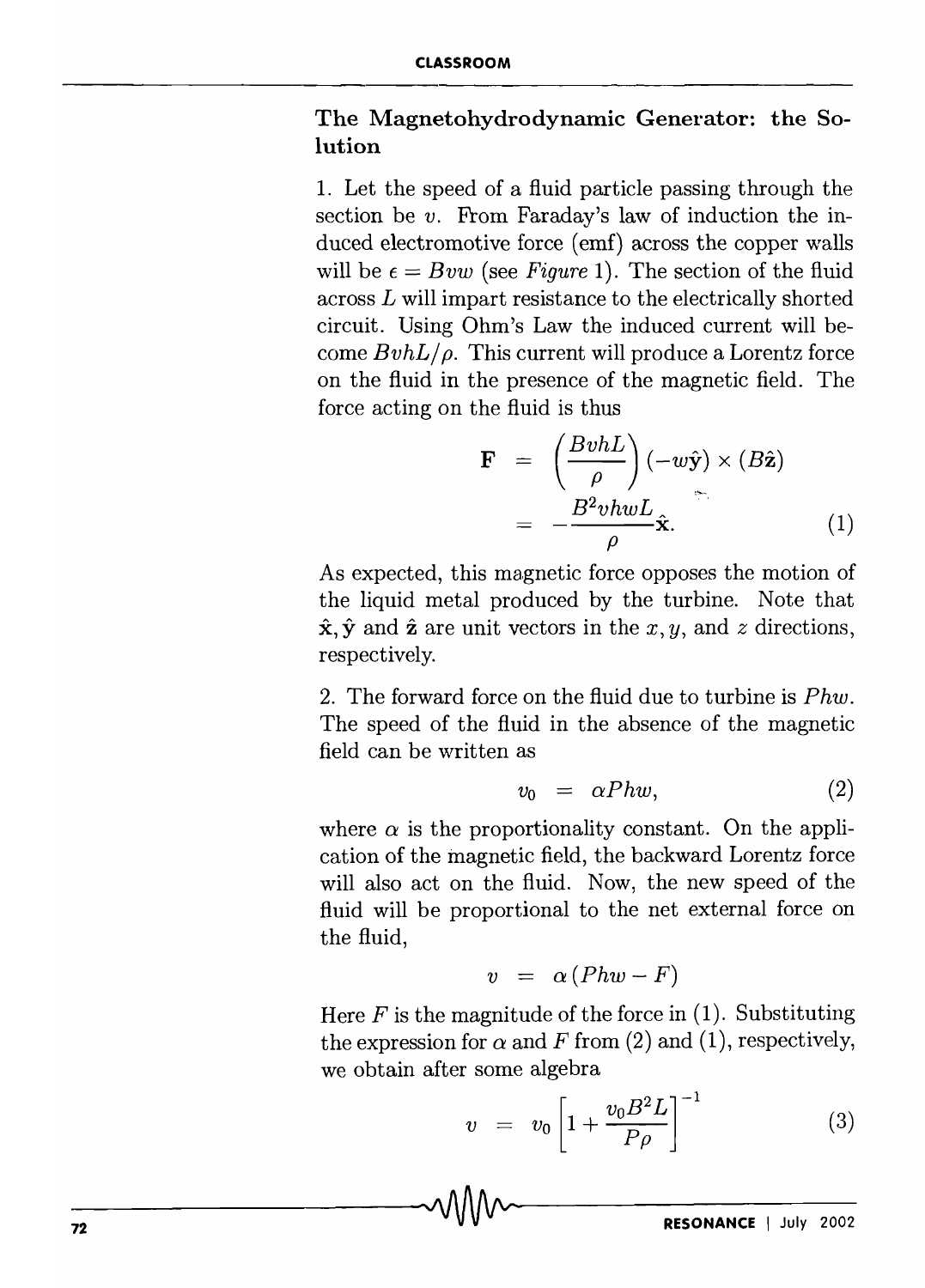3. The additional power supplied by the turbine to restore the speed of the fluid to its original value  $v_0$  should be same as the power dissipated across the fluid section *L.* This is given by the Joule heating formula. Hence the additional power is

$$
p = \left(\frac{BvhL}{\rho}\right)^2 \left(\frac{\rho w}{hL}\right)
$$
  
= 
$$
\frac{B^2 v^2 h wL}{\rho}.
$$
 (4)

Note that we may also derive (4) by the well-known expression that the instantaneous power is the scalar product of the force (1) and the instantaneous velocity.

4. With load, the circuit will offer total resistance  $(R_L + \rho w/hL)$  and the induced current will reduce accordingly to  $BvwhL/(R<sub>L</sub>hL + w<sub>0</sub>)$ . The force acting on the fluid due to magnetic field under this modified situation will become

$$
\mathbf{F} = -\frac{B^2 w^2 v h L}{R_L h L + w \rho} \hat{\mathbf{x}}.
$$
 (5)

The net external force will change and hence the new speed of the fluid is

$$
v = v_0 \left[ 1 + \frac{B^2 w v_0 L}{P(R_L h L + w \rho)} \right]^{-1} \tag{6}
$$

The total power dissipated will also get modified,

$$
p = \frac{B^2 v^2 w^2 hL}{R_L hL + w\rho} \tag{7}
$$

Note that the above modified expressions (5, 6, 7), will reduce to  $(1, 3, 4)$  respectively, if we put the value of  $R_L$ to zero.

5. Efficiency  $\eta$  of the device can be expressed as

$$
\eta = \frac{\text{Power across load}}{\text{Total power delivered}}
$$

$$
= \frac{R_L}{R_L + \rho w / hL}.
$$
(8)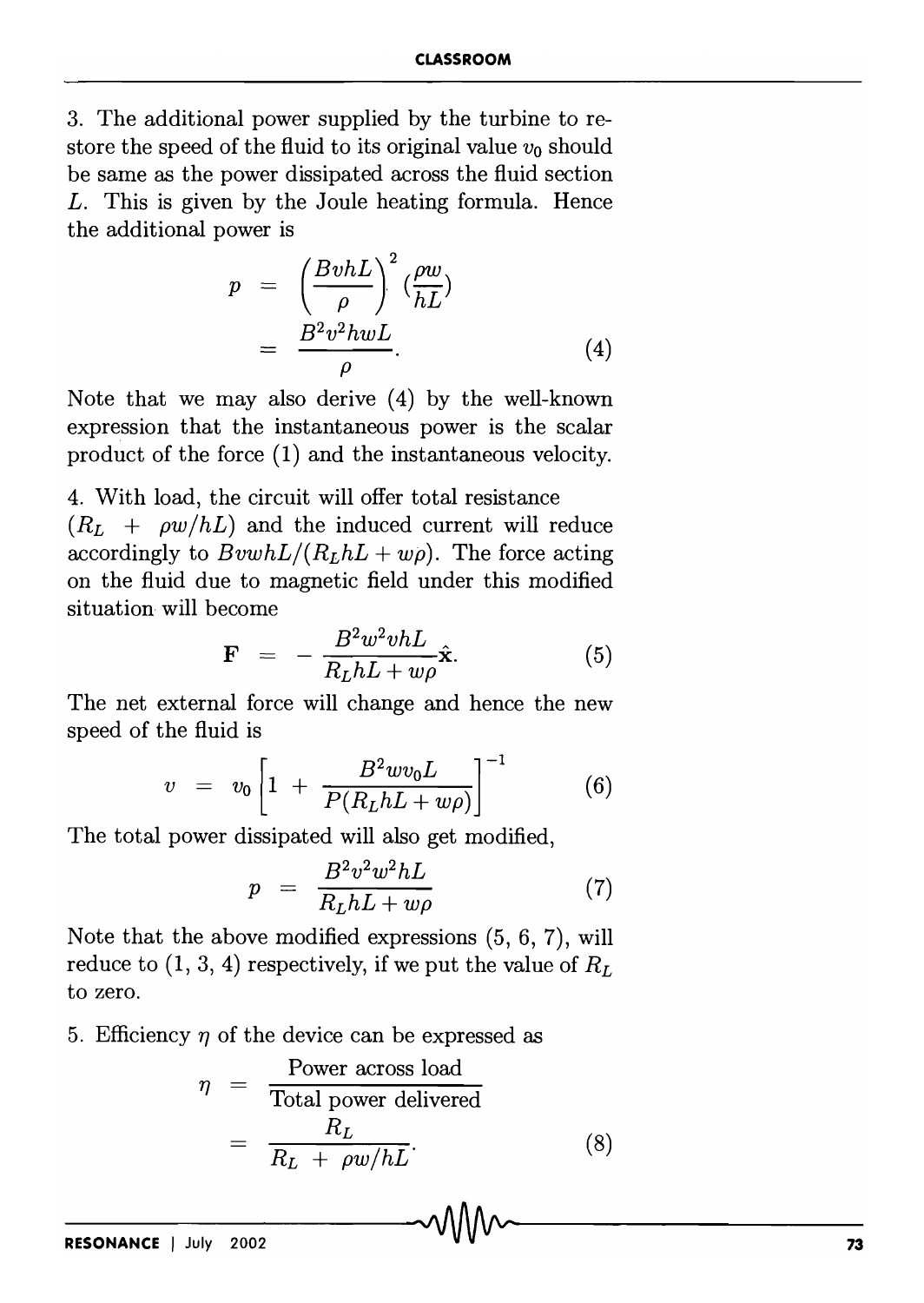When  $R_L$  is equal to  $\rho w/hL$ , the power delivered across the load will be maximum. Under this condition the efficiency will assume its maximum value, i.e. 50%.

# Postscript: Calculations for Power and Efficiency

In the discussion so far we have neglected Hall effect, an aspect that was explicitly excluded in the Olympiad problem since it was out of reach of even a bright high school student. The Hall effect arises since the moving charged fluid particle' is deflected in the presence of the transverse magnetic field. This results in an increase of the resistivity by a factor  $(1 + \omega^2 \tau^2)$ . Here  $\omega$  is the cyclotron frequency of the charged fluid particle such as an electron and  $\tau$  is the mean lifetime between collisions. We shall not derive this result here but refer the reader to an authoritative text  $[4]$ .

*Table 3* depicts numerical estimates of  $F, v, p$  and  $\eta$  for a set of input parameters [4]  $L = 0.5$  m;  $h = 0.2$  m;  $w = 0.2$  m;  $B = 2.0$  Wb/m<sup>2</sup>;  $v_0 = 3000$  m/s;  $P = 15$ kPa;  $\rho = 0.1 \Omega$ .m for our idealized MHD generator. These estimates are obtained from (1, 3 to 8). We have neglected Hall effect in other words the Hall number  $\omega\tau$  taken to be zero. For nonzero Hall number, one should replace  $\rho$  in all the above mentioned equations with  $\rho(1 + \omega^2 \tau^2)$ . Note that this will lead to an appreciable decrease in the efficiency. An inspection of *Table*  3 makes this clear.

Apart from the efficiency there are a number of other thermodynamic, hydraulic and electrical factors which aff

|          |     | $\omega \tau = 0$ $\omega \tau = 10$ $\omega \tau = 0$ $\omega \tau = 10$ |      |      |
|----------|-----|---------------------------------------------------------------------------|------|------|
| F(N)     | 480 | 22.9                                                                      | 400  | 22.6 |
| v(m/s)   | 600 | 2886                                                                      | 1000 | 2887 |
| $p$ (KW) | 288 | 66                                                                        | 400  | 65.4 |
| η        | 0   | 0                                                                         | 0.5  | 0.01 |

Table 3. The table encapsulates some performance characterstics of an elementary MHD generator. The load resistance  $R$ , has a value of 0  $\Omega$  in columns two and three and 0.2  $\Omega$  in columns 4 and 5.